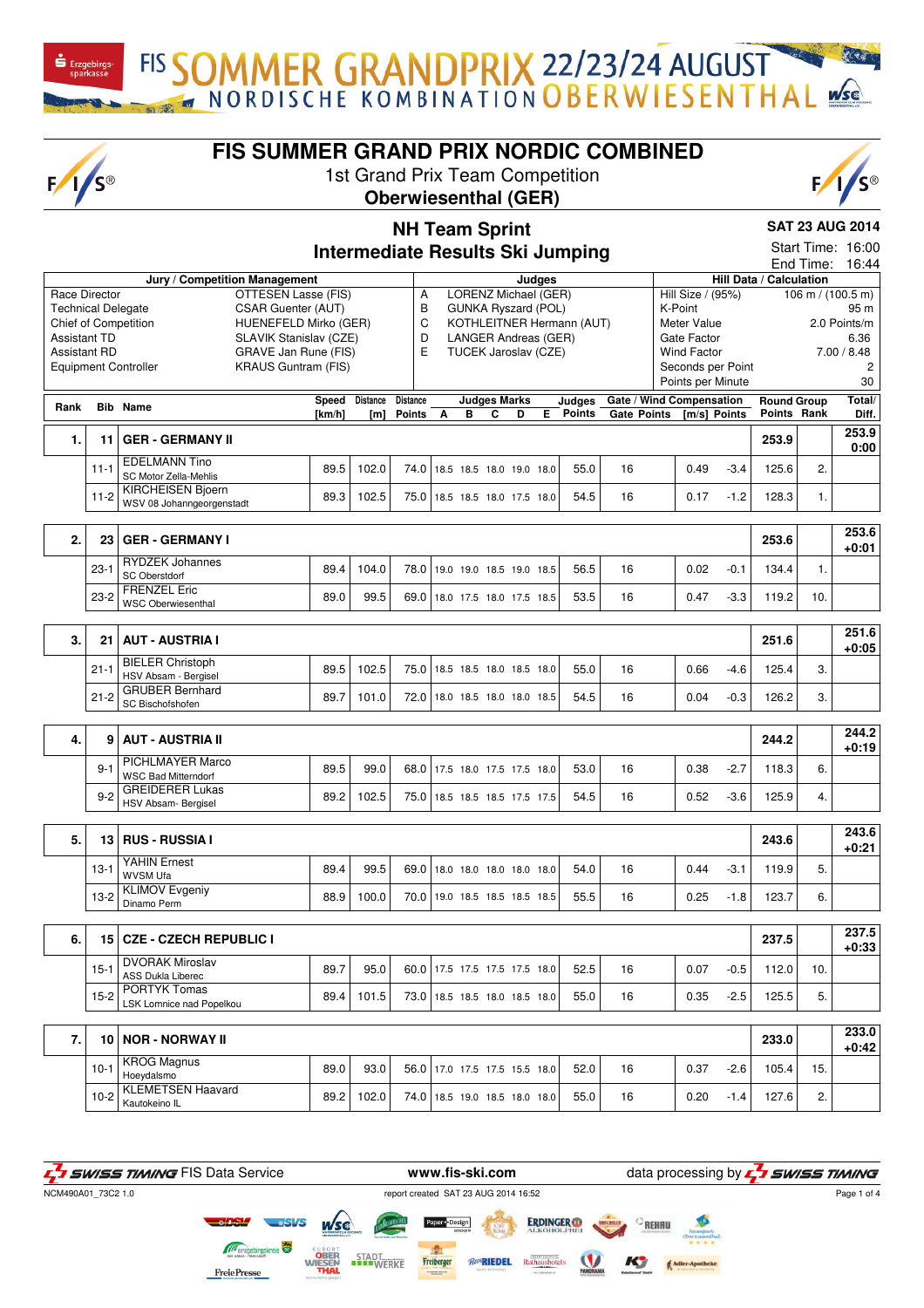FISSOMMER GRANDPRIX 22/23/24 AUGUST  $\mathbf{\dot{S}}$  Erzgebirgs-

 $F/1/s$ 

**FIS SUMMER GRAND PRIX NORDIC COMBINED**

1st Grand Prix Team Competition

**NH Team Sprint**





**SAT 23 AUG 2014**

## **Intermediate Results Ski Jumping** Start Time: 16:00 End Time: 16:44 **Rank Rib Name [km/h] Distance Distance [m] Points Judges Marks A B C D E Judges Gate / Wind Compensation Points Gate Points [m/s] Points Round Group Points Rank Total/ Diff. 8. 12 POL - POLAND 231.4 231.4 +0:45** 12-1 KUPCZAK Szczepan AZS AWF Katowice 89.2 103.0 76.0 18.5 18.5 18.5 18.5 18.5 55.5 16 0.95 -6.7 124.8 4. 12-2 SLOWIOK Pawel AZS AWF Katowice **88.6** 88.6 82.5 55.0 16.5 17.5 17.0 17.5 18.0 52.0 16 0.06 -0.4 106.6 16.<br>AZS AWF Katowice **9. 22 NOR - NORWAY I 228.3 228.3 +0:51** 22-1 GRAABAK Joergen Byaasen IL **88.4** 88.4 84.0 58.0 17.5 17.5 17.5 18.0 17.0 52.5 16 0.63 -4.4 106.1 13. 22-2 SCHMID Jan Sjetne IL **89.1** 101.0 72.0 18.5 18.0 18.0 18.0 18.0 16 0.54 -3.8 122.2 7.<br>Sjetne IL **10. 17 FIN - FINLAND I 227.8 227.8 +0:52** 17-1 HEROLA Matti Puijon Hiihtoseura 89.3 94.5 59.0 16.5 16.5 17.0 16.5 17.0 50.0 16 0.31 -2.2 106.8 12. 17-2 HEROLA Ilkka Puijon Hiihtoseura 89.0 98.0 66.0 17.5 18.0 18.0 17.5 18.0 53.5 16 -0.18 1.5 121.0 8. **11. 20 FRA - FRANCE I 226.7 226.7 +0:54** 20-1 BRAUD Francois<br>SC Chamonix SC Chamonix **89.3** 89.3 99.0 68.0 18.0 18.0 17.5 17.0 53.5 16 0.72 -5.0 116.5 8. 20-2 LAMY CHAPPUIS Jason  $89.2$  94.5  $59.0$  17.0 17.5 17.5 17.0 17.5 52.0 16 0.11 -0.8 110.2 15. **12. 3 GER - GERMANY III 224.9 224.9 +0:58** 3-1 LANGE Jakob Let it due to the United States of the United States of the States of the States of the States of the States o<br>Wsv Kiefersfelden and the States of the States of the States of the States of the States of the States of the S 3-2 BOESL Wolfgang<br>SK Berchtesgaden 88.9 91.5 53.0 16.5 17.0 16.5 17.0 50.5 16  $\cdot$  -0.92 7.8 111.3 13. **13. 19 JPN - JAPAN 224.6 224.6 +0:59** 19-1 WATANABE Takehiro WWW.W.W.DL 1.0.0.1 89.1 89.1 89.1 85.0 60.0 16.0 16.5 16.5 16.0 17.0 49.0 16 16.0 -0.04 0.3 109.3 11. 19-2 WATABE Yoshito Waseda University **88.5** 88.5 88.5 63.0 17.5 18.0 18.0 17.5 18.0 53.5 16 0.17 -1.2 115.3 12. **14. 8 FRA - FRANCE II 220.9 220.9 +1:06** 8-1 MARTIN Nicolas MARTIN NICOIAS<br>Les Contamines Montioie | 89.4 | 93.0 | 56.0 | 17.0 17.5 16.5 16.5 17.0 | 50.5 | 16 | 0.48 -3.4 | 103.1 | 17 8-2 LAHEURTE Maxime Douanes Geradmer [88.8 | 88.8 | 95.0 | 60.0 | 17.5 17.5 17.5 17.0 | 7.0 | 52.0 | 16 | -0.68 5.8 | 117.8 | 11.<br>Douanes Geradmer **15. 14 EST - ESTONIA 215.1 215.1 +1:18** 14-1 TIIRMAA Karl-August 89.2 92.0 54.0 16.5 17.0 17.0 17.0 51.0 16 0.12 -0.8 104.2 16 14-2 **ILVES Kristian** Elva Skiclub 89.0 95.0 60.0 17.0 17.5 17.5 17.0 17.0 51.5 16 0.08 -0.6 110.9 14.

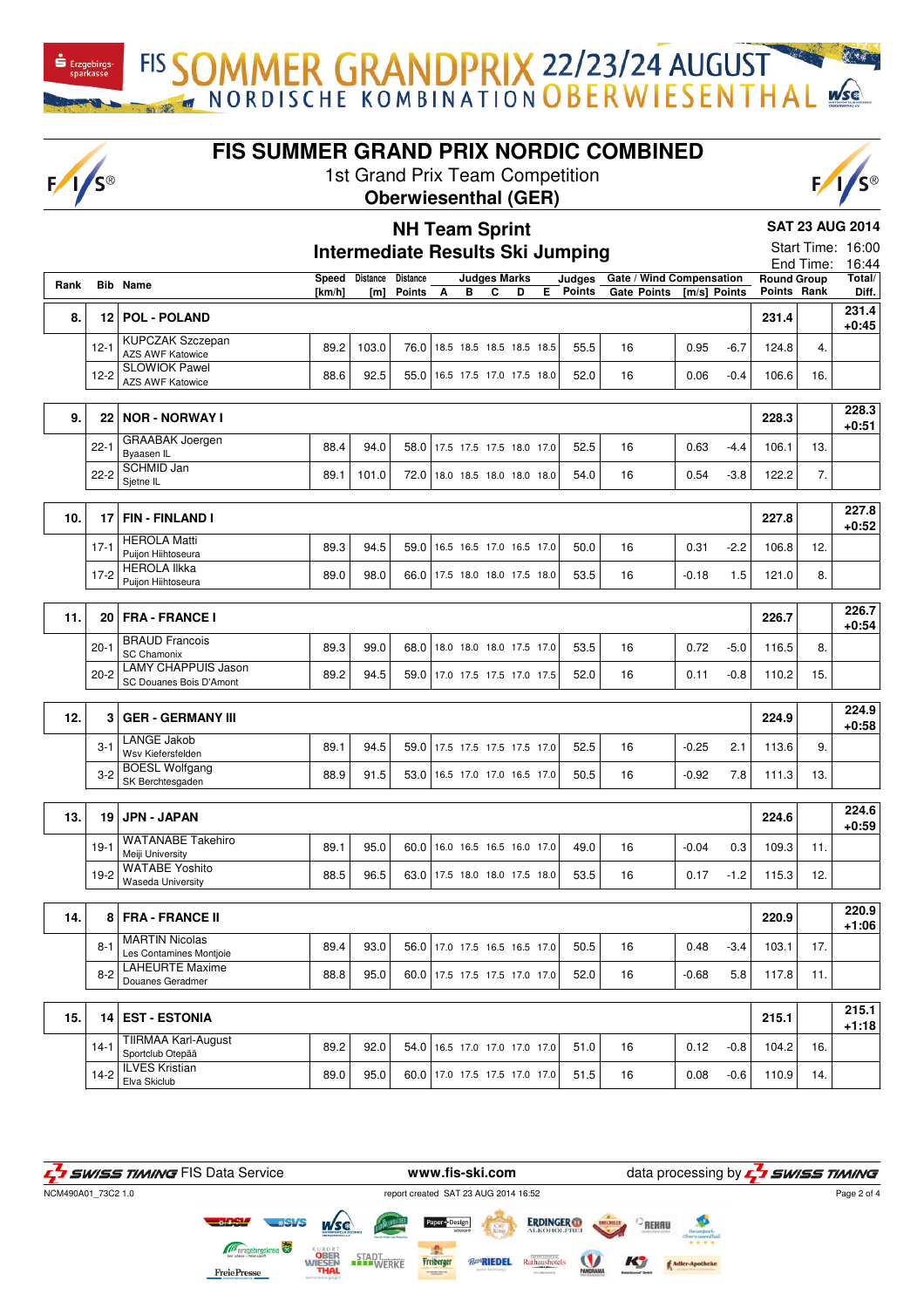$F/I/S^{\circledcirc}$ 

**FIS SUMMER GRAND PRIX NORDIC COMBINED**

FIS SOMMER GRANDPRIX 22/23/24 AUGUST

1st Grand Prix Team Competition





**SAT 23 AUG 2014**

|      |              |                                                   |              |            |                 |             |                     |                                 |    | <b>Intermediate Results Ski Jumping</b> |                          |              |        |                    |           | Start Time: 16:00 |
|------|--------------|---------------------------------------------------|--------------|------------|-----------------|-------------|---------------------|---------------------------------|----|-----------------------------------------|--------------------------|--------------|--------|--------------------|-----------|-------------------|
|      |              |                                                   |              |            |                 |             |                     |                                 |    |                                         |                          |              |        |                    | End Time: | 16:44             |
| Rank |              | <b>Bib Name</b>                                   | <b>Speed</b> | Distance   | <b>Distance</b> |             | <b>Judges Marks</b> |                                 |    | Judaes                                  | Gate / Wind Compensation |              |        | <b>Round Group</b> |           | Total/            |
|      |              |                                                   | [km/h]       | [m]        | Points A        | в           | C                   | D                               | E. | <b>Points</b>                           | <b>Gate Points</b>       | [m/s] Points |        | Points Rank        |           | Diff.             |
| 16.  | $\mathbf{2}$ | <b>AUT - AUSTRIA III</b>                          |              |            |                 |             |                     |                                 |    |                                         |                          |              |        | 210.2              |           | 210.2<br>$+1:27$  |
|      | $2 - 1$      | <b>BRANDNER Alexander</b><br>SC Bischofshofen     | 89.7         | 90.0       |                 |             |                     | 50.0   16.5 17.0 17.0 16.5 17.0 |    | 50.5                                    | 16                       | $-0.60$      | 5.1    | 105.6              | 14.       |                   |
|      | $2 - 2$      | <b>LEMMERER Harald</b>                            | 89.5         | 88.5       |                 |             |                     | 47.0   16.5 16.5 16.5 16.0 16.5 |    | 49.5                                    | 16                       | $-0.96$      | 8.1    | 104.6              | 17.       |                   |
|      |              | <b>WSV Bad Mitterndorf</b>                        |              |            |                 |             |                     |                                 |    |                                         |                          |              |        |                    |           |                   |
| 17.  | 16           | <b>SLO - SLOVENIA</b>                             |              |            |                 |             |                     |                                 |    |                                         |                          |              |        | 204.1              |           | 204.1<br>$+1:40$  |
|      | $16-1$       | <b>BERLOT</b> Gasper<br>SSK Velenje               | 89.0         | 83.5       |                 |             |                     | 37.0 15.5 16.0 16.0 16.5 16.5   |    | 48.5                                    | 16                       | 0.14         | $-1.0$ | 84.5               | 21.       |                   |
|      | $16-2$       | <b>JELENKO Marjan</b><br><b>SSK Velenje</b>       | 88.9         | 98.0       |                 |             |                     | 66.0 18.0 18.0 18.0 18.0 18.0   |    | 54.0                                    | 16                       | 0.06         | $-0.4$ | 119.6              | 9.        |                   |
|      |              |                                                   |              |            |                 |             |                     |                                 |    |                                         |                          |              |        |                    |           |                   |
| 18.  | 18           | <b>ITA - ITALY I</b>                              |              |            |                 |             |                     |                                 |    |                                         |                          |              |        | 202.3              |           | 202.3<br>$+1:43$  |
|      | $18-1$       | <b>COSTA Samuel</b><br>G.S. Fiamme Oro            | 89.4         | 97.0       | 64.0            |             |                     | 17.0 18.0 18.0 17.5 17.5        |    | 53.0                                    | 16                       | $-0.15$      | 1.3    | 118.3              | 6.        |                   |
|      | $18-2$       | <b>PITTIN Alessandro</b><br>G.S. Fiamme Gialle    | 88.8         | 85.5       | 41.0            |             |                     | 14.5 15.5 14.5 14.5 15.0        |    | 44.0                                    | 16                       | 0.14         | $-1.0$ | 84.0               | 23.       |                   |
|      |              |                                                   |              |            |                 |             |                     |                                 |    |                                         |                          |              |        |                    |           |                   |
| 19.  | 6            | <b>FIN - FINLAND II</b>                           |              |            |                 |             |                     |                                 |    |                                         |                          |              |        |                    |           | 201.6             |
|      |              |                                                   |              |            |                 |             |                     |                                 |    |                                         |                          |              |        | 201.6              |           | $+1:45$           |
|      | $6 - 1$      | <b>MUTRU Leevi</b><br>Lahti SC                    | 89.3         | 91.5       |                 |             |                     | 53.0 16.0 16.5 16.0 14.5 16.5   |    | 48.5                                    | 16                       | 0.13         | $-0.9$ | 100.6              | 18.       |                   |
|      | $6 - 2$      | <b>RYYNAENEN Janne</b><br>Ounasvaaran Hiihtoseura | 89.1         | 90.5       |                 |             |                     | 51.0   16.5 17.0 17.0 16.0 16.5 |    | 50.0                                    | 16                       | 0.00         | 0.0    | 101.0              | 18.       |                   |
|      |              |                                                   |              |            |                 |             |                     |                                 |    |                                         |                          |              |        |                    |           |                   |
| 20.  |              | 7   ITA - ITALY II                                |              |            |                 |             |                     |                                 |    |                                         |                          |              |        | 196.8              |           | 196.8<br>+1:54    |
|      | $7 - 1$      | <b>MAIERHOFER Manuel</b><br>S. C. Gardena         | 89.4         | 91.5       | 53.0            |             |                     | 17.0 17.0 17.0 17.0 17.5        |    | 51.0                                    | 16                       | 0.49         | $-3.4$ | 100.6              | 18.       |                   |
|      | $7 - 2$      | <b>BAUER Armin</b><br>G.S. Fiamme Gialle          | 88.8         | 85.5       |                 |             |                     | 41.0 16.0 16.5 16.5 15.5 16.5   |    | 49.0                                    | 16                       | $-0.73$      | 6.2    | 96.2               | 21.       |                   |
|      |              |                                                   |              |            |                 |             |                     |                                 |    |                                         |                          |              |        |                    |           |                   |
| 21.  | 1            | <b>FRA - FRANCE III</b>                           |              |            |                 |             |                     |                                 |    |                                         |                          |              |        | 195.4              |           | 195.4<br>$+1:57$  |
|      | $1 - 1$      | <b>LAFARGE Geoffrey</b><br>Chamonix               | 89.0         | 90.0       |                 |             |                     | 50.0 17.0 17.0 17.0 16.5 16.5   |    | 50.5                                    | 16                       | 0.52         | $-3.6$ | 96.9               | 20.       |                   |
|      | $1 - 2$      | <b>GUY Samuel</b><br>Mouthe                       | 89.4         | 85.5       |                 |             |                     | 41.0 16.0 16.5 16.5 16.0 16.5   |    | 49.0                                    | 16                       | $-1.00$      | 8.5    | 98.5               | 19.       |                   |
|      |              |                                                   |              |            |                 |             |                     |                                 |    |                                         |                          |              |        |                    |           |                   |
| 22.  | 4            | <b>RUS - RUSSIA II</b>                            |              |            |                 |             |                     |                                 |    |                                         |                          |              |        | 170.7              |           | 170.7<br>$+2:46$  |
|      | 4-1          | <b>MASTIEV Samir</b><br>Ekaterinburg              | 88.9         | 79.0       |                 |             |                     | 28.0   15.0 15.5 15.5 15.0 15.0 |    | 45.5                                    | 16                       | $-0.64$      | 5.4    | 78.9               | 22.       |                   |
|      | $4 - 2$      | <b>BARKOV Viacheslav</b><br>Moskau                | 88.6         | 87.5       |                 |             |                     | 45.0 15.5 16.0 15.0 16.0 16.0   |    | 47.5                                    | 16                       | 0.10         | $-0.7$ | 91.8               | 22.       |                   |
|      |              |                                                   |              |            |                 |             |                     |                                 |    |                                         |                          |              |        |                    |           |                   |
| 23.  | 5            | <b>CZE - CZECH REPUBLIC II</b>                    |              |            |                 |             |                     |                                 |    |                                         |                          |              |        | 96.9               |           | 96.9<br>+5:14     |
|      | $5 - 1$      | <b>RYPL Lukas</b><br><b>VSC Klingenthal</b>       |              | <b>DSQ</b> |                 | ICR 4.2.2.2 |                     |                                 |    |                                         |                          |              |        | 0.0                |           |                   |
|      | $5-2$        | <b>KUTAL Petr</b><br>SKL Nove Mesto nad Morave    | 89.1         | 84.0       |                 |             |                     | 38.0   15.5 16.0 16.5 16.0 16.5 |    | 48.5                                    | 16                       | -1.23        | 10.4   | 96.9               | 20.       |                   |

## **reason for disqualification**

ICR 4.2.2.2 : EQUIPMENT